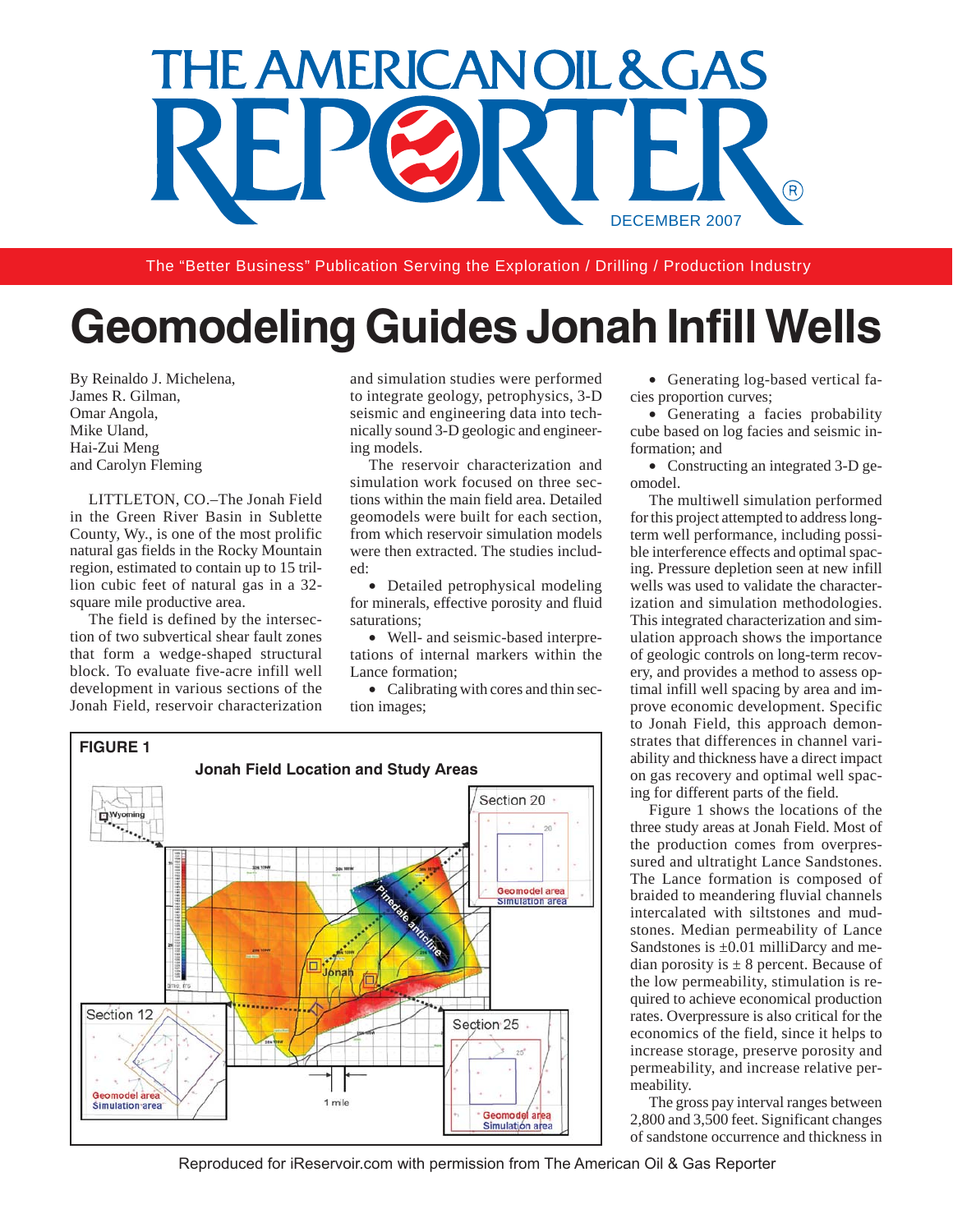

closely-spaced wells provide strong evidence for a high degree of vertical and lateral depositional compartmentalization in the Lance formation. Strong compartmentalization translates into infill well performances that are highly variable and difficult to predict. For this reason, a reliable estimation of the facies distribution within the Lance is crucial to field development.

# **Facies Characterization**

The workflow for characterizing any reservoir depends on the available data, the geological problem to be addressed, the time frame of the study, and the business question that such a study is intended to answer. For Jonah Field, a workflow was devised that aimed at characterizing facies using core data from different wells throughout the field, well logs from about 40 wells per study area, 3-D post-stack seismic data, and check shots to facilitate seismic/well calibration. Three to four months was a typical time frame for each study.

Characterizing the facies geometry focused on identifying pay and nonpay facies using core and well log data. Pay facies consist of single and multistory channels. Single-story channels correspond to sand bodies accumulated in point bars associated with meander belts aligned in a northwest-to-southeast direction. Nonpay facies consist of flood plains, fine-grained shaly sandstones, and thin sandstones. These last two facies are interpreted to be small crevasse splays and levees. Facies geometry was characterized using three methods to capture different scales and variability across each area:

• Local facies curves to capture the local facies variability at each well location;

• Vertical proportion curves to capture the global vertical facies variability for a whole area (a section, for instance); and

• Seismic-driven facies probability cubes to capture the spatial variations in facies distributions and to use as "soft constraint" when integrating all the facies information into a single geomodel (local facies curves and vertical proportion curves were treated as hard data when building the geomodel).

The starting point of the reservoir characterization workflow in all the areas of interest was petrophysical analysis and modeling. Well logs may contain erroneous values in different zones along

the well bore that must be corrected before using them for further analyses. The result of the petrophysical modeling was a set of enhanced logs that were used for seismic well calibration, stratigraphic interpretation and facies classification. Other products of the petrophysical modeling were estimates of the volumes of shale, water saturation, porosity, and fractions of other minerals suspected to be present in the reservoir rocks. Well log-derived porosities were calibrated with core data.

Lithology and facies associations were the next steps after petrophysical analysis and modeling. Five lithologies were identified based on shale and density volume values for each depth: coal, shale, silty shale, shaly sand and clean sand. A set of rules designed to classify all lithologies was applied to all wells, and the results were carefully checked for misclassifications. Lithologic classification was also calibrated with core data.

Using these lithology logs, facies associations were performed depending on the dominant lithology and thickness of each interval. Three facies were identified depending on the thickness of the clean sand interval. From thickest to thinnest, these facies were multistory channels, single-story channels, and silty-sandy flood plains, respectively. The name "shaly flood plain" was used to refer to nonpay intervals where shales and/or coals were the dominant lithology.

#### **Stratigraphic Correlations**

Stratigraphic correlations and seismic interpretation are very difficult at Jonah

Field because of rapid changes in lithology and strong compartmentalization within the Lance formation. A variety of seismic attributes were examined to delineate seismic events that were continuous within the different study areas. After interpreting "whatever looked continuous in any attribute" extracted from the seismic data, check shots and sonic logs were used to convert these events to depth, and as a framework to guide the stratigraphic correlation.

Stratigraphic correlations were performed using lithology and facies logs. After several iterations between stratigraphic correlations among different wells and careful seismic interpretation (usually performed in a line-by-line fashion), a set of seismic horizons and well markers were obtained that were totally consistent with one another. The seismic horizons were also used as a guide to pick additional well markers that were not visible in the seismic data.

Once the seismic-guided stratigraphic correlations were completed, the Lance interval for all wells in each study area was divided into a fixed number of layers within each stratigraphic interval. Layer thickness was variable, but averaged five feet. The total thickness of each facies for all wells was calculated for each layer, and the relative proportions of the different facies by layer were computed.

The results of this process are shown in Figure 2. These curves are known as "facies proportion curves" and are used to estimate and constrain the relative amounts of each facie in each layer of the

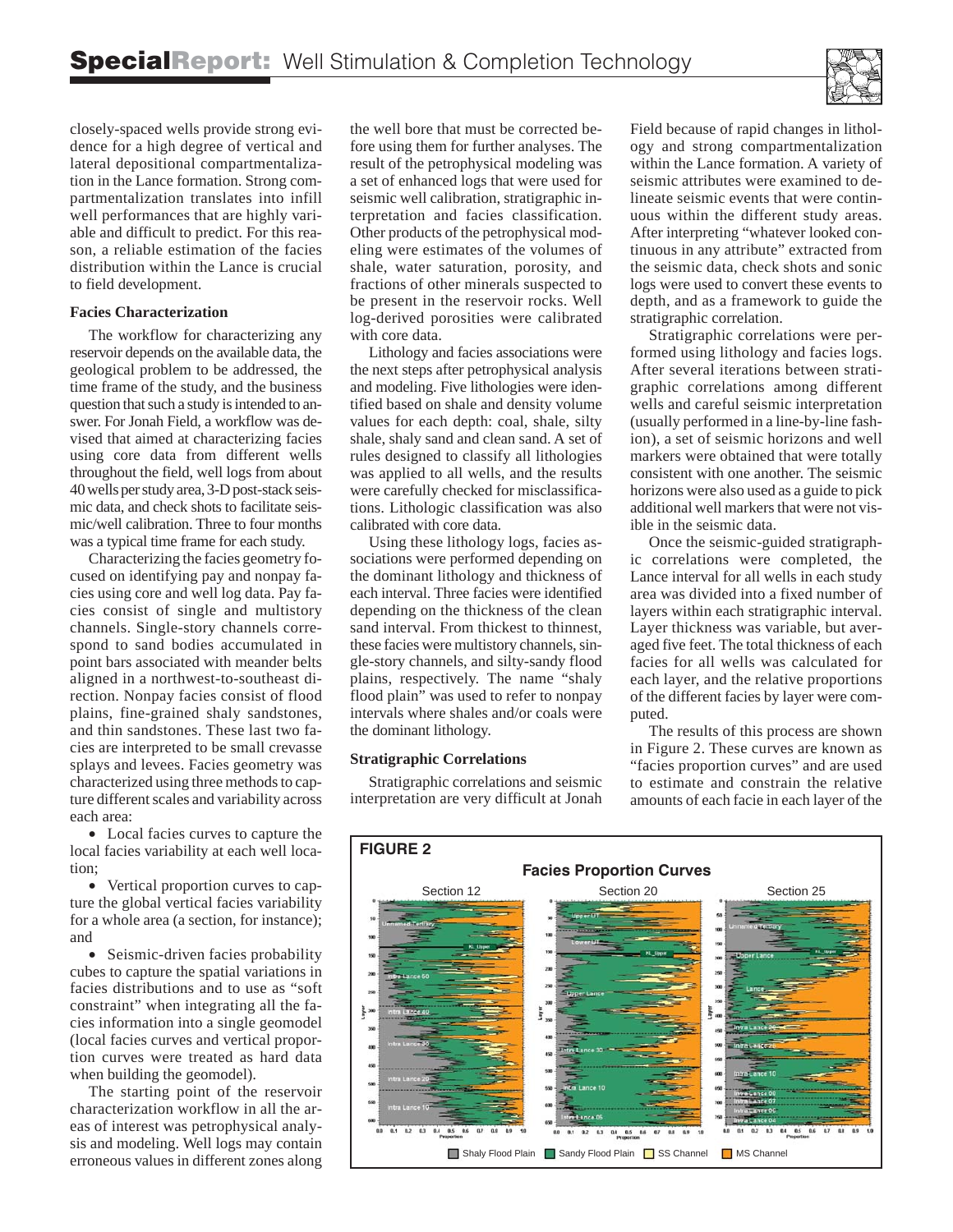

geomodel. From left to right, the plot for each section shows the relative proportion of shaly flood plains, sandy flood plains, single-story channels, and multistory channels, respectively. The numbers at left indicate stratigraphic layer numbers, each averaging five feet in thickness. Each plot summarizes the facies information of approximately 40 wells in each section.

Note how the variability and thickness of facies are different from one area to the next. In terms of spatial variability, section 12 is the most variable, followed by sections 20 and 25. In terms of netto-gross ratio of pay versus nonpay intervals, section 25 shows the higher values, followed by sections 20 and 12, respectively. In other words, channels in section 25 show more continuity and higher net-to-gross ratios than channels in the other two sections. These differences in channel variability and thickness have a direct impact on the gas recovery for the different sections.

Seismic data and well log data are complementary in the way they sample the spatial variability of the reservoir. Even though individual facies curves at well locations and vertical proportion curves from a group of wells sample details of the vertical variability within the reservoir, they are not adequate to capture horizontal variability. On the contrary, 3-D seismic data provide a better idea of the horizontal variability than well log-derived information, but sample vertical variability poorly compared to log data. For this reason, information derived from 3-D seismic data amplitudes also was used

## **FIGURE 4**





to constrain the spatial variability of facies in the interwell regions.

Acoustic impedance derived from seismic data was found to be qualitatively correlated with facies information at well locations and was used to estimate, in a probabilistic sense, the presence of facies in the interwell regions of the reservoir. These 3-D facies probability cubes derived from 3-D seismic data were later used as soft constraints along with the well-derived facies information to guide the facies distribution in the geomodel. Rock physics analysis of well logs shows that seismic attributes other than acoustic impedance alone derived from 3-D prestack data are better indicators of the presence of channels in the Lance formation. However, these attributes were not available at the time these studies were performed.

#### **3-D Facies Distribution**

Facies information derived from well and seismic data was used to constrain the facies distribution in the geomodel. The first step in the geomodeling consisted of defining stratigraphic tops (constrained by geologic and geophysical integration), which were gridded to create the structural surfaces using seismic horizons as a guide. Second, a high-resolution 3-D stratigraphic grid was constructed to model the fine-scale vertical heterogeneity of the reservoir. After the grid was built, indicator-based simulation techniques were used to distribute facies in 3-D.

Figure 3 shows the result of the 3-D facies distribution in selected layers of the model for one of the study areas. The image at right is the vertical proportion curve, while the diagrams at left are areal slices for particular stratigraphic slices. Notice how the facies distribution honors the facies proportions calculated from well data and reflects the heterogeneous nature of the fluvial environment.

Porosity was distributed using faciesdependent variograms and sequential Gaussian simulation, while also honoring log data at the wells and porosity statistics per facie. Figure 4 shows the result of the porosity and permeability modeling. Porosity and permeability in nonpay facies was set to zero (black coloring). Water saturations were populated utilizing a core and log-derived bulk volume water approach to distribution. Porosity was distributed separately for each facies, honoring individual statistics and variograms. Permeability was distributed using a core-derived porosity/permeability cloud transform.

Notice that variations in permeability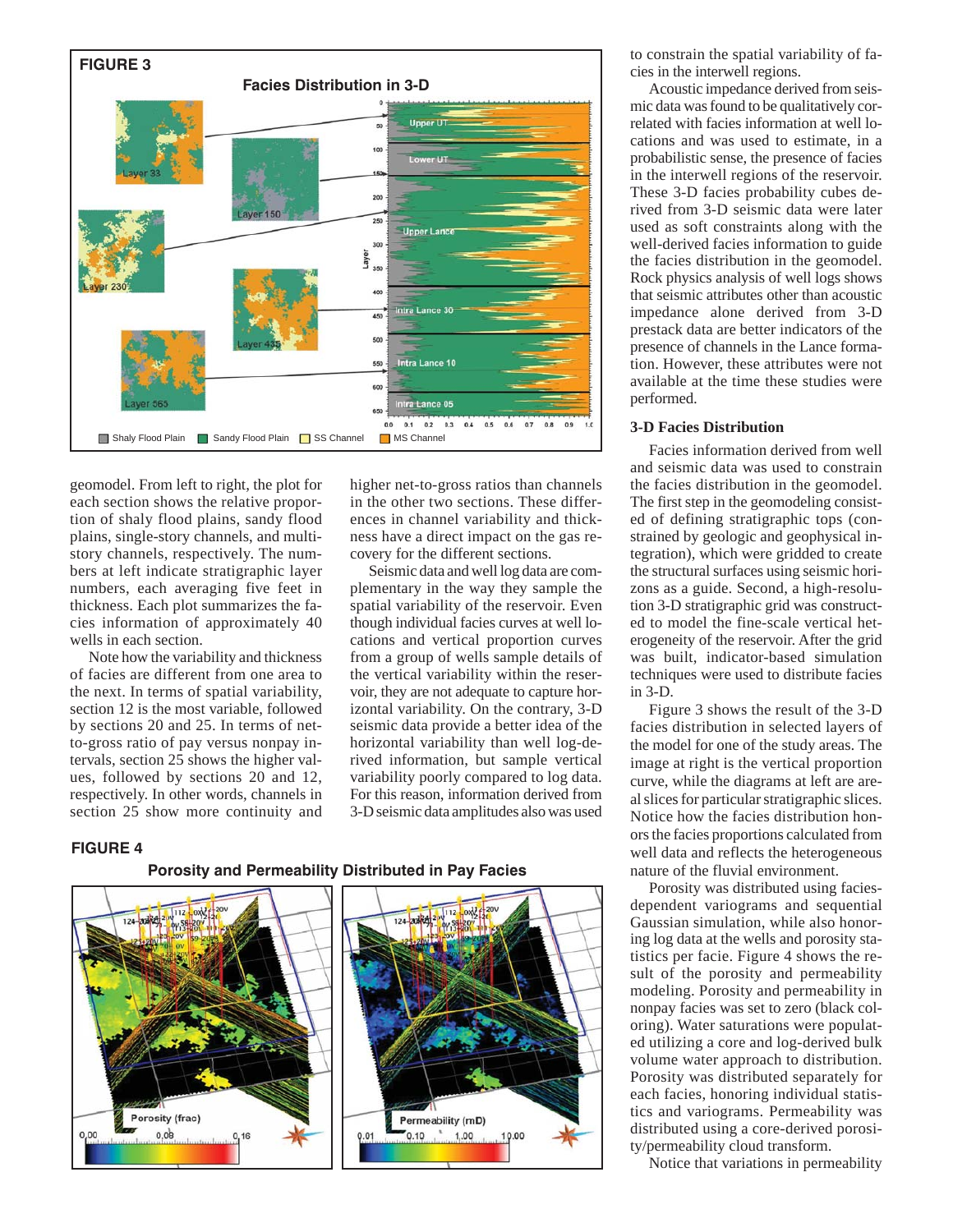# **FIGURE 5 Simulated versus Measured Pressure Depletion/Production**





do not mimic variations in porosity. The reason for these differences is that the relation between these two parameters in the geomodeling was based on a nonlinear statistical relation as defined by the cloud transform. The fine-scale model was then upscaled to preserve the vertical heterogeneous channel distributions and property variations. For both the geomodel and the simulation model, aerial grids were on the order of tens of feet.

# **Multiwell Simulation**

The multiwell simulation performed for this project attempted to address longterm well performance, including well interference effects and optimal spacing. Only minimal upscaling of the geologic model was undertaken for simulation in order to preserve the complex architectural elements. In this case, it was important to maintain detailed geologic descriptions throughout the model area rather that using coarse grids with nearwell refinements, as is commonly applied. The biggest concern was long-term interference effects, rather than shortterm detailed rate profiles, as would be required for optimizing hydraulic fracture treatments.

The base input model was a result of averaging three geostatistical realizations. We applied the assumption of irreducible initial water saturations as determined from bulk-volume water relationships by facies. The presence of water has a significant impact on gas in place and effective gas permeability. In addition to using a gas permeability cloud transform based on core data to assign initial permeability values, core-measured permeability was adjusted for overburden effects, water saturation and gas slippage. These effects resulted in nearly an order-of-magnitude reduction in permeability compared to core data.

Furthermore, laboratory-measured compaction data was used to account for permeability loss as pore pressure was reduced. This has important implications on long-term recovery. For pressure initialization, separate pressure regions were assigned according the defined stratigraphic intervals, with initial pressures determined from the regional overpressure gradient (1.16 psi/foot). The models were validated by matching tubing-head pressures while honoring historical gas rates.

We also compared the models to historical production data acquired by production logging tools and initial pressure profiles at infill wells. The figure at left in Figure 5 shows that the simulated depletion data at a recent infill well (blue versus red line) is similar in magnitude to the measured pressure depletion (symbols). Measured production inflow (the black line on the figure at right) also was approximated by the simulator (red line). The pressure data were determined from diagnostic fracture injection tests or other direct pressure measurements. Many new infill wells show some level of pressure depletion. This has significant implications for optimal well spacing and was considered important data for model validation.

#### **Predicting Well Performance**

After validating the model, forecasts were performed in which the simulator estimated future gas rates using tubinghead or bottom-hole pressure constraints. Simulated recovery factors and rate profiles provided information about well interference at five-, 10-, 20- and 40-acre spacing by running a selected number of predictions using existing and uniform well pattern locations. The simulations show that while per-well recovery is reduced when going from 40- to five-acre spacing, total field recovery is increased as well spacing is reduced.

For example in section 20, five-acre wells produce 6.5 percent more gas at an economic limit compared to 10-acre wells and the recovery time frame is re-

# **FIGURE 6**